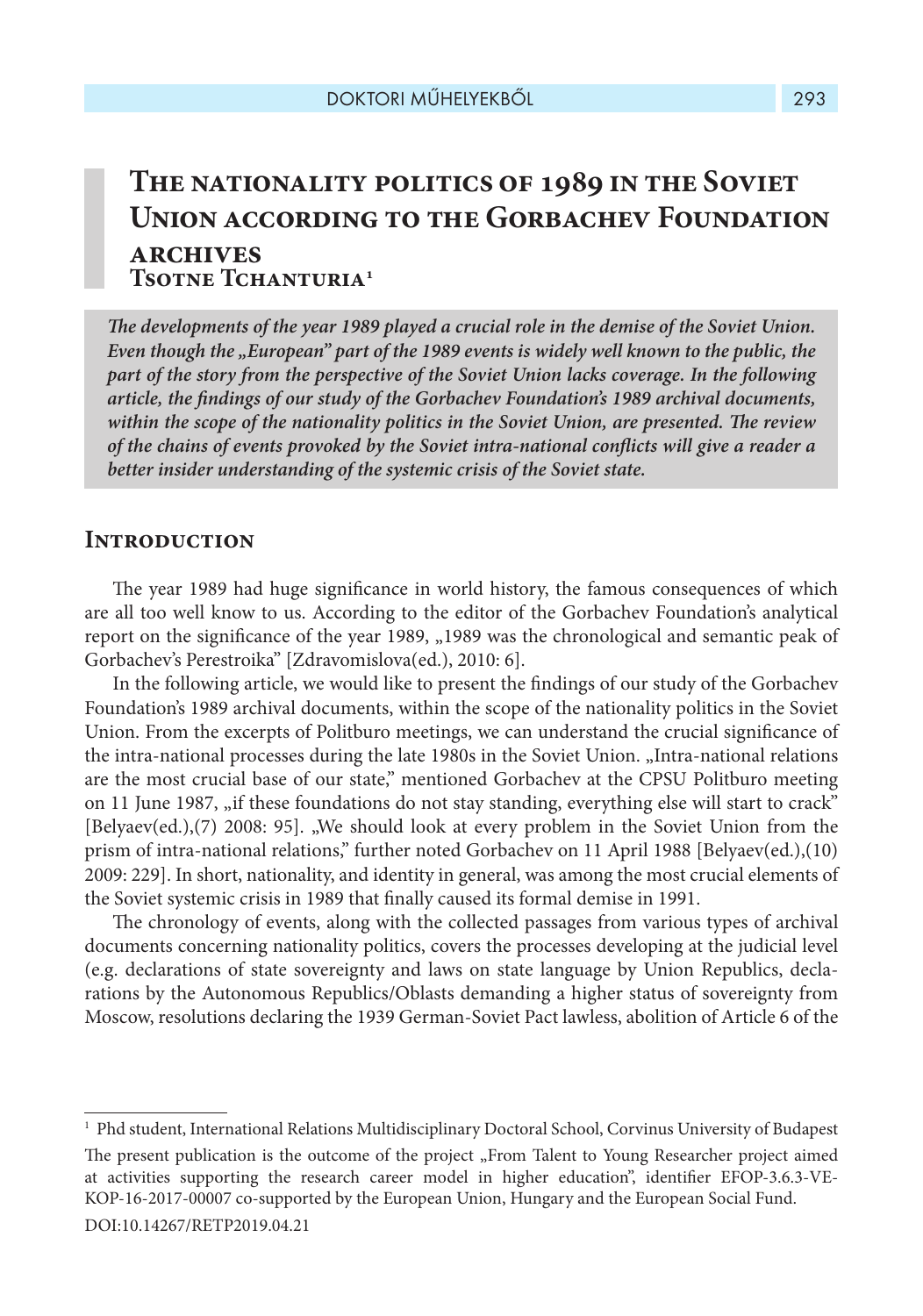Constitution (on the monopoly of the CPSU), etc.) and at the factual level (e.g. demonstrations demanding independence or a higher status of sovereignty, clashes between different nations and ethnicities provoked by separatist demands, interventions by the Soviet army for normalization of the critical situation, etc.).

During our research, we reviewed six edited volumes of Gorbachev's selected works, including up to 3000 pages of archival documents from the entire period of 1989, and two edited volumes on the chronology of the Gorbachev period. Our scope was narrowed to the nationality politics in the Soviet Union during 1989. The collected passages cover the events taking place in almost every republic of the Soviet Union, except the Kyrghyz and the Tajik Republics. Concerning the Turkmen Republic, only one chronological item was present, notifying that on the festive manifestation of May 1 in Aşgabat, a group of youth organized a protest [Zdravomislova(ed.), 2010]. Most of the passages from the reviewed literature concern developments in the Baltic Republics, Georgia, Azerbaijan, Armenia, Ukraine, Russia and Moldova. Accordingly, our article is comprised of chapters titled by the names of the respective republics, where the processes of crises took place. Due to the fact that in some regions, the processes of the crises were closely interconnected, we have decided to group these interconnected republics in different chapters (e.g. Azerbaijan and Armenia in one chapter, and the Baltic Republics in another).

#### **1. The political crisis in general**

At the first Congress of People's Deputies of the Soviet Union (May 30, 1989) Gorbachev defined the three major fields of Perestroika's nationality politics: 1. The political field (in which the rights of republics and autonomous entities should be expanded); 2. The economic field (which should be reorganized in the form of an above-regulated union of economically self-regulating entities); 3. The spiritual field (in which the diversity of national cultures should be recognized) [Belyaev(ed.),(14)2010]. In his address to the Plenum of the Central Committee of the CPSU (December 25, 1989), Gorbachev mentioned why Perestroika and the democratization process appeared to trigger social discontent in the Soviet Union. "Perestroika created conditions for the growth of national self-awareness and national pride in the peoples of the USSR, whereas the democratization of the society allowed the long-precipitated discontent to appear openly in public. [...] National feeling, as such, is a vital component of every healthily functioning nation, however, in the case of a lack of political culture and emotional intensity, a nationalism infection originates, which itself is a poison for the immune system of any social organism, leading eventually to its destruction" [Loginov(ed.), 2007: 110]. In defence of Perestroika, Gorbachev tried to create a discourse that discredits any kind of nationalist phenomenon – "no one should tolerate nationalist phenomenon in any form – whether local nationalism or chauvinism. These are offensive to human dignity and to any nation" [Belyaev(ed.),(15)2010: 78].

A political monopoly of the CPSU and the doctrine of one-party democracy was one of the cornerstones of the Soviet system. The idea of the abolishment of Article 6 of the Constitution, which legalized the political monopoly of the CPSU, was very popular among the public during the late 1980s. As Gorbachev mentioned at the meeting of the CPSU Politburo (November 19, 1989), "the idea of abolishing Article 6 is widespread in society, even at the Red Square" [Belyaev(ed.),(16)2010: 403]. On 23 May, Sakharov was one of the first persons to demand the abolishment of Article 6 publicly, at the demonstration on Luzhniki Stadium [Zdravomislova(ed.), 2010].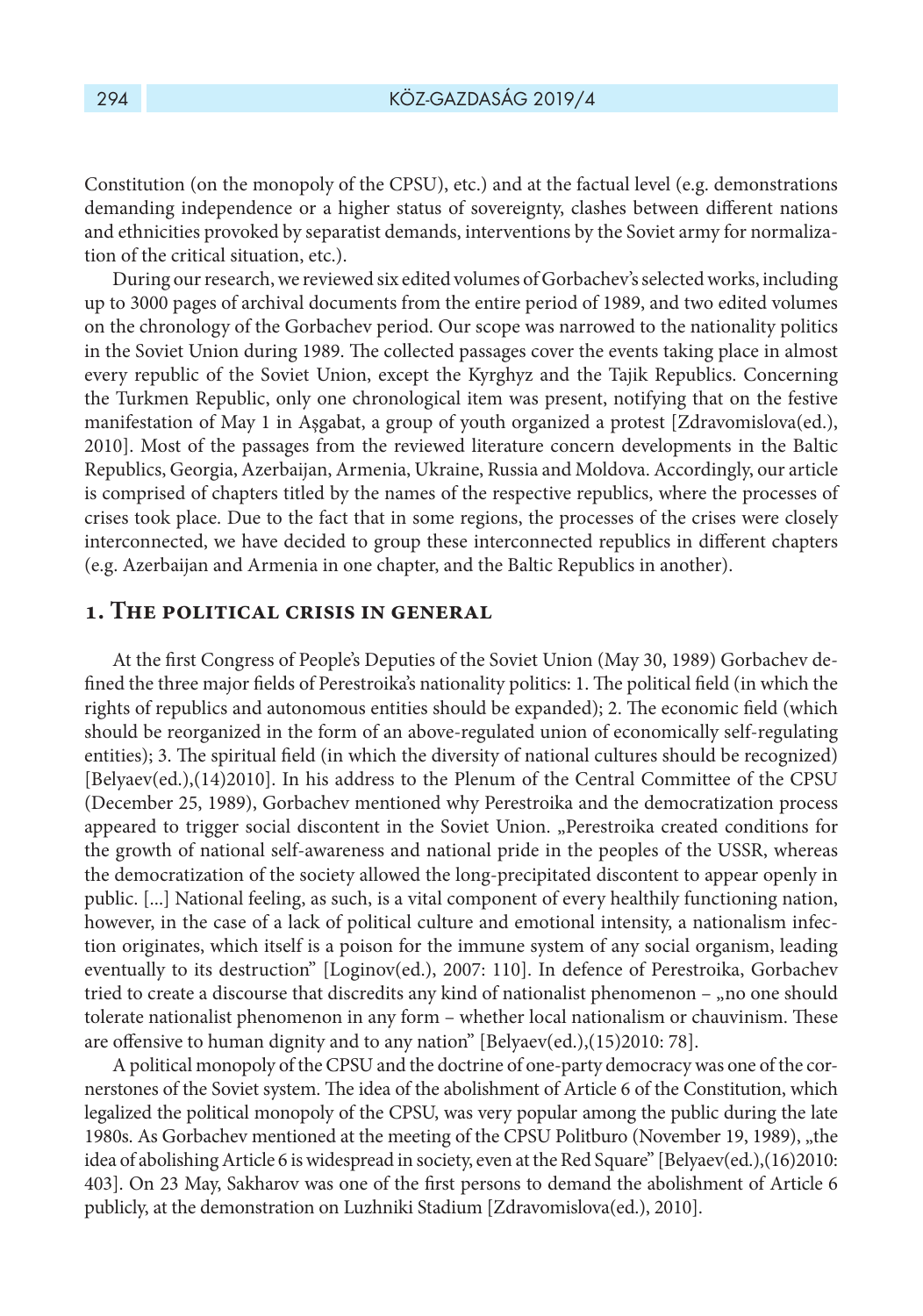On the other hand, from Moscow's perspective, abolishing the CPSU monopoly seemed impossible by as late as November and December of 1989. Leaving the CPSU is an illusion -remarked Medvedev at a meeting with the members of the Communist Party of Lithuania in Moscow (November 16, 1989). On the Plenum of the Central Committee of the CPSU (December 25, 1989), when discussing the decision of the XX Congress of the Communist Party of Lithuania on secession from the CPSU, Gorbachev stated that the abolishment of Article 6 means open support for the aggravation of the process of demise, and urged the CPSU to condemn this action of the Lithuanian Communist Party without hesitation [Loginov(ed.), 2007].

Even though Perestroika and democratization politics created new freedoms in the repressed society, hard power was still an important tool of the Kremlin for controlling internal processes. "The army is necessary to avoid what happened in Sumgait," mentioned Gorbachev on the first meeting of People's Deputiees (May 25, 1989) [Belyaev(ed.),(14) 2010: 297]. Crime levels were on the rise and it would have been very hard to imagine any other solution to this issue in the Kremlin's repertoire other than hard power. "We should use the KGB more actively for combating the crime. The main stimulator of the crime is apparent impunity," mentioned Gorbachev on 31 July 1989 [Belyaev(ed.),(15) 2010: 379]. However, among the list of cases of hard power exertion by the Kremlin was the 9 April tragic dismantling of the peaceful, however unsanctioned, demonstration in Tbilisi, implemented by the Soviet armed forces, which killed 21 (mostly women and teenagers) and wounded several hundred.

On 16 August, a dialogue between M. Klyamkin and A. Migranyan was published in Literaturnaya Gazeta under the headline - "Is the ,iron hand' necessary?" Here, they presented the idea that the path to democratization in the Soviet Union might first cross through authoritarianism [Loginov(ed.), 2007: 69].

In his formal address to the public from the central television (September 9, 1989), Gorbachev stated that extremely harsh control should be implemented in every city and populated area of the Soviet Union. He called for delegating broader authority to every law enforcement entity, the improvement of their equipment, an increase of the troops in the internal army, and an improvement of the economic conditions of every soldier [Belyaev(ed.),(16) 2010].

Important actors in the ongoing political crisis were the so-called Popular Fronts. They started to appear in the Soviet Union around June 1988, during the preparation period for the XIXth Conference of the CPSU. Social movements in the Baltic Republics had a special role in this context - constituent assemblies of these organizations were held during October of the same year. Later on, the same popular fronts started to appear in other republics and in the cities of the Russian Federation. The main goal of the popular fronts was the recognition of the independence of their respective countries. In parallel to this process, Russian speaking populations around the Soviet Union started to create "interfronts," or alternative organizations to the popular fronts, in order to save the union from dismemberment. Interfronts tried to reach compromises with the popular fronts, however, the latter groups refused to cooperate [Belyaev(ed.),(14) 2010].

The price of the collapse of the Soviet Union was very high, and Gorbachev appeared to be defending Perestroika by talking on the collateral damage that the demise of the Soviet state would bring to its members (as a note, most of these anticipated dangers were realized). During his meeting with the Baltic leadership, Gorbachev highlighted that the Soviet states were so deeply interconnected, that breaking these links would set the whole country back by several decades [Belyaev(ed.),(16) 2010]. Demographic interconnectedness was the number one risk, capable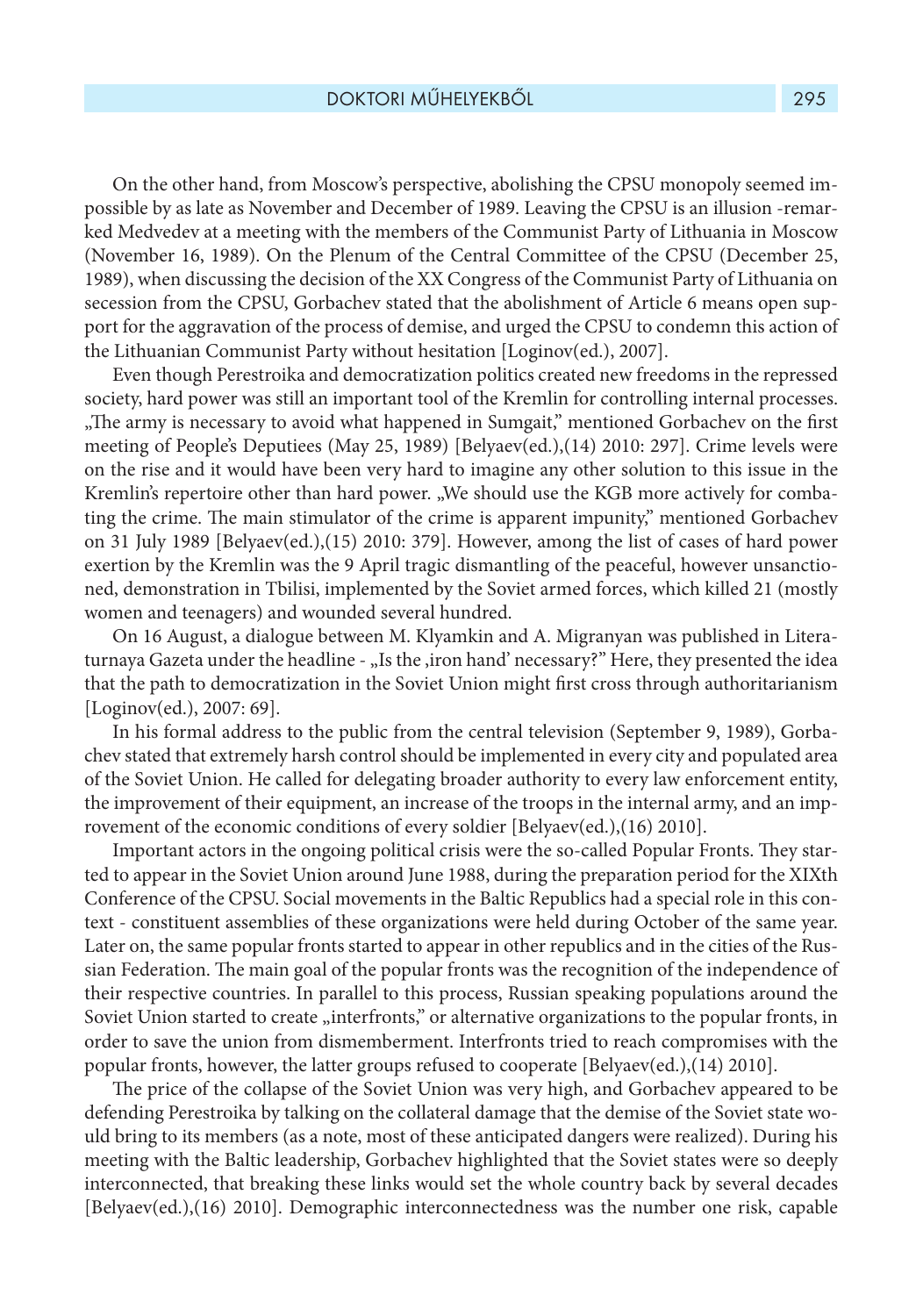of causing an immediate economic shock to the whole economy by creating the huge waves of IDPs/refugees, as far more than 60 million people lived beyond the borders of their national republics in the Soviet Union [Belyaev(ed.),(16) 2010].

Another important aspect of the problem was that there were no real mechanisms to accommodate the secession demands of the Union Republics. Article 72 of the 1977 Soviet Constitution stated: "each Union Republic shall retain the right to freely secede from the USSR." In relation to this clause, Gorbachev remarked that (April 27, 1989), "about the right to secede from the Soviet Union – there is no mechanism. We lost it somewhere on the road." [Loginov(ed.), 2007: 67].

# **2. Baltic Republics**

At the CPSU Politburo meeting, Gorbachev called the Baltic region "the source of the separatism virus" in the Soviet Union (March 3, 1989). On 18 January 1989, the Estonian SSR was the first of the Baltic Republics to adopt a law on the state status of the native language. Nearly a week later, the Lithuanian Supreme Soviet followed the same path (January 26, 1989), and on May 7, the Latvian. At the 24 January Politburo meeting, Gorbachev mentioned that the Kremlin was ready for experiments (in the Baltic Republics) with the "national economy" and "democracy," but they first needed to invent a mechanism capable of saving the whole union complex from collapse [Belyaev(ed.),(13) 2010]. Later on, the Politburo decided to form a special commission on Baltic affairs, headed by Medvedev. Summarizing their first meeting, Medvedev reported to Gorbachev: "Brazauskas [The First Secretary of the Communist Party of Lithuania] has no real desire to confront even the most radical extremist elements. [...] Chebrikov was very harsh with him, saying – should we use the special measures, comrade Brazauskas? You know that we will not tolerate the separation of the Republic" [Loginov(ed.), 2007: 55].

On 22 February, an address by the Estonian leadership was published in the newspaper "Soviet Estonia", declaring February 24 the day of Estonian independence [Loginov(ed.), 2007].

In Riga, 250,000 people gathered at a demonstration of the Latvian Popular Front on 12 March 1989 [Zdravomislova(ed.), 2010]. Five days later, on 17 March, the Lithuanian Supreme Soviet finally decided to register the political organization "Sąjūdis" [Loginov(ed.), 2007], the movement that would become a symbol of the collapse of the Soviet Union.

From the 27 April Politburo meeting stenogram we can trace that the situation in the region was further aggravated. By Gorbachev's words, in the Baltic Republics Russians were denied from buying products in the shops and the visiting wives of Russian military servismen were denied from receiving a registration of residence or a job. As Brazauskas reported to him, 10,000 Lithuanian officers requested their dismissal. In addition, the Latvian Militsia refrained from making order of the nationalist demonstrations. "Estonians demand to raise the flags of every republic in the Kremlin whenever the meeting of the People's Deputies takes place," reported Lukianov to Gorbachev, who replied that the Kremlin would not follow the UN's lead, and that only one Union flag will be raised [Loginov(ed.), 2007: 66].

At the 11 May Politburo meeting, which was primarily dedicated to discussion of the situation in the Baltic Republics, Gorbachev mentioned, that economic problems were also affecting the national character. By his words, the turbulent process of the raising the national self-consciousness of these republics was taking place [Loginov(ed.), 2007]. Intelligentsia was digging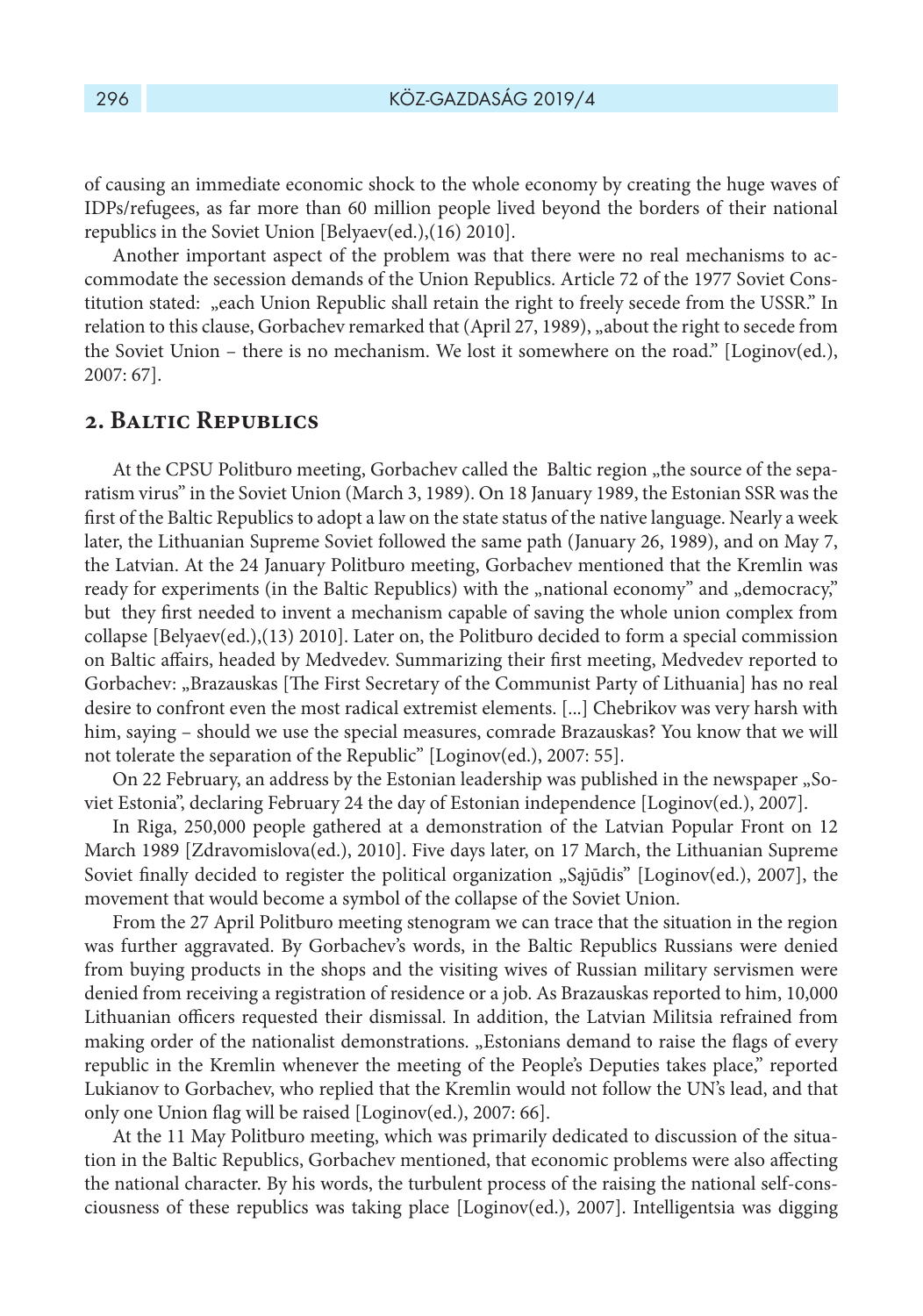into the past, which was followed by a process of re-evaluation of the meaning of "sovereignty," commented Gorbachev. At the same meeting, Brazauskas presented the alarming results of a sociological survey in Vilnius, according to which the Communist Party had 17% support, whereas Sąjūdis had 70%. Vagris (The First Secretary of the Communist Party of Latvia) suggested the offering of more freedoms to the republics and providing them with more definite information concerning the 1939 German–Soviet Pact. Väljas (The First Secretary of the Communist Party of Estonia) noted that the Estonian communist party had lost its power since the Spring of 1988, after punishing the nationalist activists. Since then, "we lost the Estonian working class," he remarked [Belyaev(ed.),(14) 2010: 518].

The next week (May 18, 1989), the Supreme Soviets of Lithuania and Estonia discussed the 1939 German–Soviet Pact and demanded its declaration as illegal from the moment of signature. The Latvian Supreme Soviet soon joined their demand [Loginov(ed.), 2007]. On the same day, the Lithuanian Supreme Soviet declared the sovereignty of the republic, which was followed by the Latvian SSR on 28 July of the same year [Zdravomislova(ed.), 2010]. The Estonian Supreme Soviet had already declared the sovereignty of the republic in 1988, on 16 November [Loginov(ed.), 2007].

On 8 August, the law of the Latvian SSR was published in the "Soviet Latvia" newspaper, according to which the sovereignty of Latvia was declared with the rights to its own statehood, the free development of the Latvian language, the national culture, and the economy. On 22 August, the findings of the special commission of the Supreme Soviet of Lithuania on the 1939 German–Soviet Pact were published. The commission found these agreements to be illegal, and accordingly, the laws on the Lithuanian membership to the Soviet Union were declared to have no judicial power. These important changes were followed by multiple manifestations, in all the three republics, on the 50th anniversary of the German–Soviet Pact (August 23, 1989) [Zdravomislova(ed.), 2010].

At a Politburo meeting with the Baltic leadership (September 13, 1989), Gorbachev highlighted three main principles essential for the Baltic Republics, and more broadly for the Soviet Union: 1. All problems should be solved only within the frameworks of the federation, without separation; 2. The unity of the CPSU should not be disturbed; 3. Equality of all nationalities, regardless of their place of residence, should be defended [Belyaev(ed.),(16) 2010]. Regardless of the Kremlin's instructions, the Lithuanian leadership asserted its independence from the CPSU at the party meeting on 20 September, and five days later, the Supreme Soviet of Lithuania declared its 1940 unification with the Soviet Union to be lawless. In turn, the Kremlin granted wider economic rights to the Baltic Republics, alongside Belarus and the Sverdlovsk Oblast of the RS-FSR (September 25-28, 1989) [Zdravomislova(ed.), 2010].

At a Politburo meeting on November 9, Gorbachev noted that the Estonian and Latvian representatives had such a feeling, that there could be no other way for them than to leave the Soviet Union. In his speech at the 2nd Session of the Supreme Soviet of the Soviet Union (November 13, 1989), J. Olekas (Member of the Supreme Soviet of the Soviet Union) notified the Soviet about an address from the Lithuanian Supreme Soviet, asking for a review of the law on general military duties, in order to find an alternative service for the Lithuanian youth, who, by conviction of conscience, refuse to serve in the Soviet army [Belyaev(ed.),(16) 2010].

From Medvedev's speech, delivered at the meeting with the members of the Central Committee of the Communist Party of Lithuania (November 16, 1989), we can trace that only the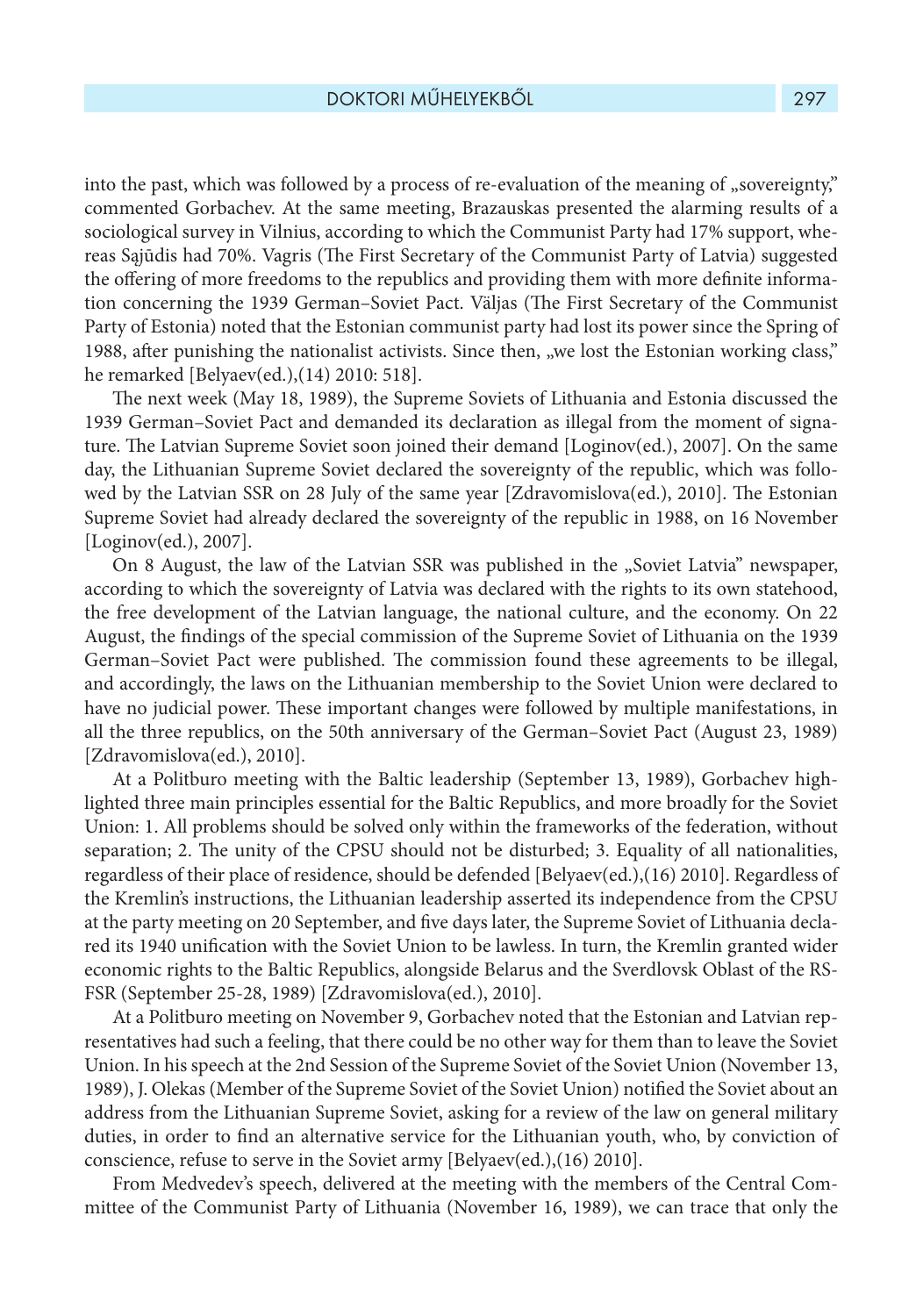Sąjūdis had real political power in Lithuania. "Every decision of the party organizations, not to mention the Supreme Soviet, is made in collaboration with Sąjūdis. Now it is clear, [...] that this organization is managed by the right-wing nationalists," noted Medvedev [Loginov(ed.), 2007: 101]. As it seems, Sąjūdis was controlling the majority of the press in the country - in the same speech, Medvedev mentioned that 120 out of a total of 182 newspapers in Lithuania were under Sąjūdis control [Belyaev(ed.),(17) 2010]. The fact that the Lithuanian communist party was losing its influence on the mass media in general is confirmed by Gorbachev's speech to the Plenum of the Central Committee of the CPSU (December 25, 1989) [Loginov(ed.), 2007].

On 7 December, the Supreme Soviet of Lithuania abolished Article 6 of the republican constitution, which was followed by the public announcement of independence from the CPSU at the XXth Congress of the Communist Party of Lithuania (December 19-20, 1989) [Zdravomislova(ed.), 2010].

As O. Zinchenko (the Head of the political department of the Baltic Military District) mentioned at the CPSU Plenum (December 9, 1989), in the Baltic republics, people were erecting monuments in memory of the "Forest Brothers" and the Latvian and Estonian soldiers of the Nazi SS [Belyaev(ed.),(17) 2010].

From Gorbachev's speech at the CPSU Plenum (December 25, 1989) we can see that nine new political organizations were formed in Lithuania – the Social-Democratic and Christian-Democratic parties being among them. According to Gorbachev, these political entities shared separatist ideas and discredited socialism, the CPSU, the Soviet government and the Soviet armed forces. Gorbachev also mentioned the ongoing process of politicization of the Catholic Church, which was being manipulated by anti-socialist forces [Loginov(ed.), 2007].

It is interesting to see how the negotiation process between the CPSU and the Lithuanian leadership at the decision of the XXth Lithuanian communist party congress (concerning the secession from the CPSU), ended at the Plenum of 25 December. Gorbachev decided to postpone the official condemnation of the Lithuanian decision. "Comrades, Lithuanians will leave and think about how we proceed further in the future. It would not be serious to demand that Brazauskas change his mind right here. Let us postpone the making of a final decision. Let the representatives of the Lithuanian Central Committee travel back to Lithuania, where they can meet local communists and workers. We will discuss this matter and make necessary steps upon their return" [Loginov(ed.), 2007: 114]. Obviously, this was not the tone of the conversation the Kremlin's leaders were having with their subordinates back in 1955, when Khrushchev practically threatened Hungarian leader Imre Nagy's execution during their meeting in Moscow [Békés, 2010]. But still, the subordinated party followed its own way (on 11 March 1990, the Supreme Soviet of Lithuania adopted the Act of the re-establishment of the State of Lithuania) and Moscow still intervened militarily (on 13 January 1991, Soviet army sub-units entered Vilnius and occupied the TV tower by attack; 14 died and more than 500 were wounded) [Loginov(ed.), 2007]. It is interesting to know that on 27 March 2019, the Lithuanian court sentenced Marshal Dmitry Yazov in absentia to 10 years in prison for war crimes and crimes against humanity committed in Vilnius on 13 January 1991. "Another 66 former Soviet military and KGB officials were given sentences of between 4 and 14 years. Only two of them were present in the courtroom," commented the BBC [BBC, 2019].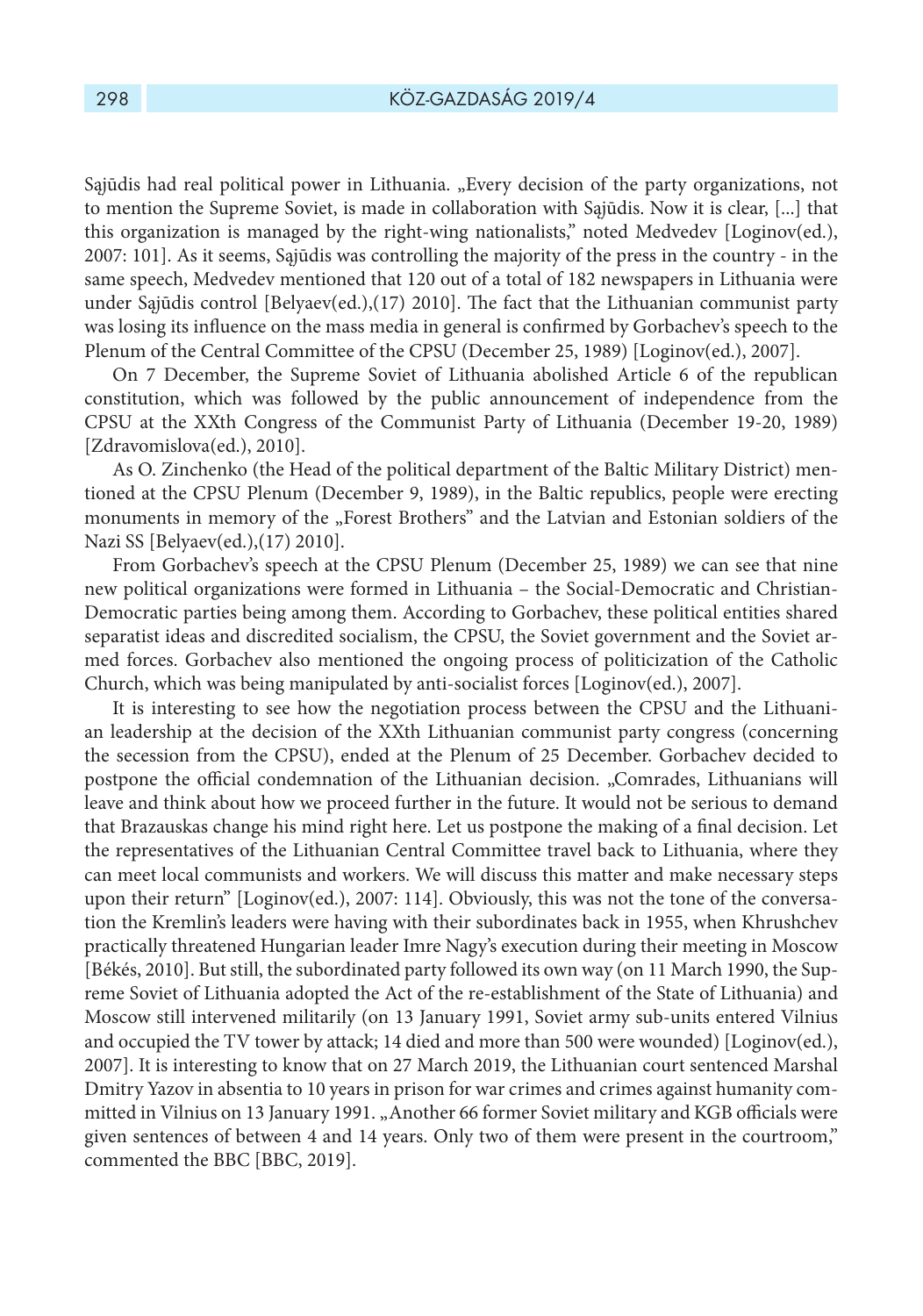## **3. Ukraine and Belarus**

On 11 February, the Ukrainian Popular Front's program was presented at the meeting of the Ukrainian Writers' Union [Zdravomislova(ed.), 2010].

Gorbachev's understanding of Ukrainian nationalism can be traced by looking at the CPSU Politburo meeting minutes (March 3, 1989). According to him, compared to the other parts of the USSR, the nationality question had an absolutely different character in the Slavic states (Ukraine and Belarus), because everything was so deeply connected with Russia. Obviously, the role of the Russian language had been a dominant factor there – by Gorbachev's words, even Ukrainians and Belorussians had no desire to enrol their children in their "own" schools, especially in cities. Gorbachev said that he could see the motivation of Ukrainian and Belorussian writers – unless, "who is going to read their writings in their own language?" [Loginov(ed.), 2007: 58]. According to him, the first thing that comes to "our" mind when we hear the words "Western Ukraine" and "Western Belarus" are the Benders, the "Forest Brothers," and 1939.

The problem with demanding a review of the internal borders was present in Ukraine as well. According to Chebrikov's réplique at the CPSU Politburo meeting (April 27, 1989), Crimea and Donbass were demanding that Moscow review the internal borders of Ukraine [Belyaev(ed.),(17)  $2010$ ]. As it seems, the same situation was present in Kharkov as well - "what happened in Ukraine when they tried to encroach the Russian language? Donbass and Kharkov immediately demanded to leave Ukraine and join Russia" (October 4, 1989) [Loginov(ed.), 2007: 96]. As far as Crimea is concerned, there were interesting conversations at the CPSU Politburo meeting in July of 1987 concerning the resolution of the Crimean problem. Triggered by the Crimean Tatar's demonstrations, the CPSU was discussing different scenarios for the problem resolution. Solomentsev offered to hand Crimea over to Russia, referring to Lenin's Decree on October 18, 1921. "From a historical and political point of view, it would have been fair to return Crimea back to Russia, but Ukraine will not allow us. [...] The return of Crimea back to the RSFSR would crack the Slavic core of the "socialist empire," Gorbachev replied [Loginov(ed.), 2007: 19-20]. Gromyko remarked that he supported leaving this question for resolution to history.

On 6 June, notice of the adoption of the new law concerning the Ukrainian language was published in the Izvestia newspaper. According to it, Ukrainian was declared the state language, whereas Russian would have the status of intranational communication language [Zdravomislova(ed.), 2010].

On 25 August, Crimean Tatars misappropriated the lands of Bakhchysarai Raion of Crimea [Zdravomislova(ed.), 2010]. We should note, however, that this willful act was perhaps not a surprise to the Kremlin. During the meeting at the Presidium of the Supreme Soviet on 5 July 1987, when the issue of Crimean Tatars was discussed, the Presidum agreed to artificially slow down the resettlement of Crimean Tatars to Crimea, as a temporary solution. Yakovlev offered a 15 to 20 year period for the resettlement. In the end, the exact number of years for the resettlement was not pronounced, but Gorbachev instructed the slowing of the resettlement process, and the meanwhile improvement of the living conditions of Crimean Tatars in Uzbekistan [Belyaev(ed.),(7)2008]. It seems that these "slowing down" tactics did not work quite well.

On 8 September, the constituent assembly of the Ukrainian social movement "Rukh" was gathered. Three months later, on December 8, a notice concerning the first pre-election demonstration of Rukh in Kiev was published in the press [Zdravomislova(ed.), 2010].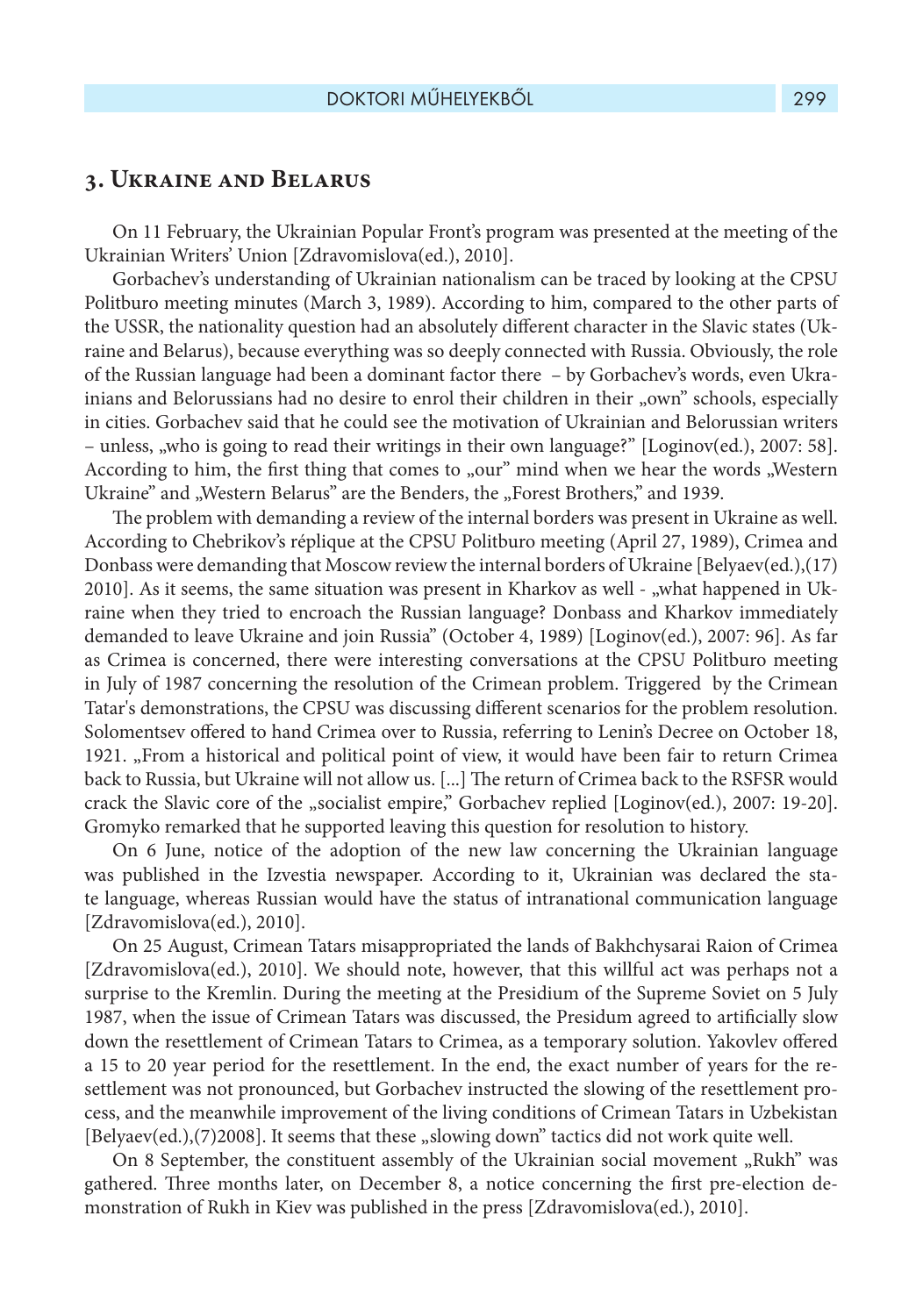## 4. MOLDOVA

On 12 March, 20,000 demonstrators gathered at an unsanctioned meeting in Chișinău under the motto "down with the government!" The next week, on 19 March, two sanctioned meetings were held in Chișinău where the supporters of independence also took the floor and addressed the crowd. The same separatist slogans were presented at the Moldavian Popular Front meeting in Chișinău on 25 June [Loginov(ed.), 2007]. Adoption of the new law on language on 1 September by the Supreme Soviet of Moldova, which declared Moldavian the state language and lowered the status of Russian to the language of intranational communication, became the trigger of separatism in Moldova. From the end of August until the 25th of September, people were constantly on strike in Tiraspol and other cities in Moldova. Strikers disagreed with the new law on language, saying that it violated the rights of the Russian-speaking population, for whom Moldavian was not the mother tongue [Zdravomislova(ed.), 2010].

#### **5. Russia**

On 15 April, the first working conference of the Russian Popular Front was held in Moscow. On the next day, the solidarity demonstration with Georgia, organized by the group "Moscow tribune" took place in Moscow. On 23 April, an unsanctioned demonstration under the supervision of The Democratic Union (liberal party, founded on 8 May 1988) took place in Moscow on Pushkin Square - approximately 70 organizers of the demonstration were detained from a total 300. On May 1-2, several demonstrations organized by the interfronts took place in Leningrad (present-day Saint Petersburg), Kuybyshev (present-day Samara), Sverdlovsk (present-day Yekaterinburg), Omsk, Irkutsk, Gorky (present-day Nizhny Novgorod), and Kalinin (present-day Tver). On 21 May, 100,000 people gathered at the Luzhniki Stadium in Moscow, where Yeltsin, Sakharov, and other leaders addressed the crowd. The same gathering was held at the stadium two days later, where Sakharov demanded the abolishment of Article 6 and the introduction of a multi-party political system. The Constituent Assembly of the Leningrad Popular Front took place on 17 June [Zdravomislova(ed.), 2010].

From the CPSU Politburo meeting (September 8, 1989) stenogram we can trace that some members of the Russian Federation too, had separatist demands. "Tatarstan, Bashkortostan, and Yakutia are demanding the status of Union Republics," noted Gorbachev, "some members are asking for the creation of new autonomous formations, e.g. Ingushetia." [Loginov(ed.), 2007: 90]. It is interesting to note that the first nationality-based incident during the Gorbachev period took place in Yakutsk (the capital of the Yakutian ASSR) as early as March–April 1986. Here, Russian and Yakutian students of the Yakutsk State University confronted each other. The situation had such a critical character that the Secretariat of the Central Committee of the CPSU released a decree "concerning some negative manifestations among the youth of Yakutsk" in early May. The separatist demands of the Tatarstan and Bashkortostan ASSRs were present since as early as May 1987 [Loginov(ed.), 2007].

The Russian writer Valentin Rasputin, in his article "intelligentsia and patriotism" (1991), mentioned that as far as nearly all Soviet republics are multi-national and multi-religious, the processes of demise might turn all the republics into a Lebanon very easily. "Russia is facing the same threat", he mentioned, "the processes of demise will proliferate like cholera throughout entire Russia, from the South to the North, from the Volga basin to Siberia" [Loginov(ed.), 2007: 76].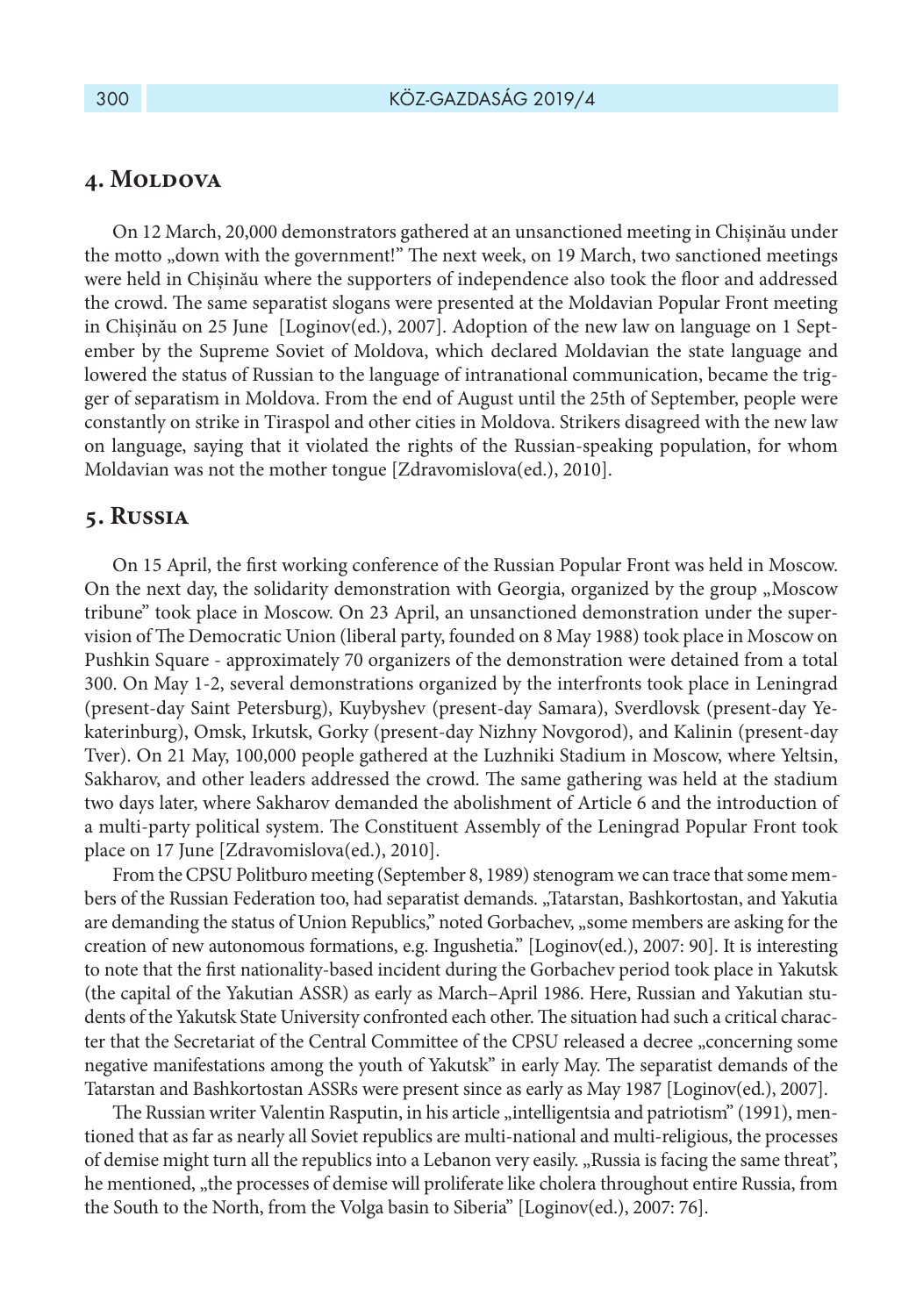On 21 October, the Popular Front of RSFSR was created in Yaroslavl, at a conference of the representatives of Russian popular fronts and democratic movements [Zdravomislova(ed.), 2010].

# **6. Georgia**

On 18 March, the Lykhny Meeting was held in Lykhny, in the Abkhazian ASSR. Demonstrators, among which the members of the Buro of the Oblast Committee of the CPSU were present, demanded the status of Union Republic for the Abkhazian ASSR. The memorandum was signed by Adleiba (the First Secretary of the Oblast Committee of the CPSU in the Abkhazian ASSR). In his phone call to Medvedev on March 24, Patiashvili (the First Secretary of the Georgian Communist Party) described his anxiety concerning the harsh reaction of the Georgian population to the Abkhaz separatist demands. On 3 April, the working meeting of the CPSU Politburo concerning the Georgian–Abkhaz question was held. Lukyanov considered that the main source of the tensions was the Georgian extremists, like Gamsakhurdia and Kostava, and their chauvinist positions. Medvedev noted that the proposal for granting Union Republic status to the Abkhazian ASSR was unacceptable, however, according to him, Georgian nationalists should be more sternly dealt with [Loginov(ed.), 2007].

From April 4, unsanctioned demonstrations in front of today's Parliament building, organized by informal Georgian associations, were held in Tbilisi on a daily basis. The demands were "Georgian independence!" and "Down with the Russian empire!" The situation became so tense that on April 7, the Buro of the Georgian Communist Party asked the Central Committee of the CPSU to implement a curfew in Tbilisi as needed. Later on, the working meeting of the CPSU Politburo, under the chairmanship of Ligachev, took place in Moscow, deciding to look for political methods of settlement. The meeting decided, however, to send military units to guard the public institutions in Tbilisi without introducing the curfew. At the late evening emergency meeting of the CPSU Politburo members, with Gorbachev and Shevardnadze, at the Moscow airport on 7 April (upon their arrival from London), Gorbachev instructed Shevardnadze and Razumovsky to travel to Tbilisi and to clarify the situation on the spot. The next day, Patiashvili reported to the Kremlin that the situation was being normalized in Tbilisi and there was no need for a curfew. He additionally asked that Shevardnadze and Razumovsky not be sent to Tbilisi, assuming that their arrival would aggravate the situation.

The next piece of information about the Tbilisi developments from the reviewed material is the notice of the 9th of April main incident, according to which during the dismantling operation of the unsanctioned demonstration, implemented by the army, 16 people died and multiple were wounded in Tbilisi on the early morning of April 9. The next day, a curfew was implemented. Patiashvili and several of his associates stepped down from their held positions on 14 April [Loginov(ed.), 2007].

According to Gorbachev, one of the main reasons for the escalation of the April developments in Tbilisi, besides the Georgian extremists and their disorienting demands, was the Georgian Communist Party leadership. "They were supposed to go to the crowd and talk with them, and as it appeared, they were sitting in a bunker," remarked Gorbachev at the CPSU Politburo meeting on 20 April. He found it very problematic that the Georgian Communist Party was unable to reach a compromise with the Georgian intelligentsia, which was in the end what escalated into the tragic events. With this comment, Gorbachev recognized that the Georgian intelligentsia was also a driving force of the demonstrations. "The Georgian intelligentsia is deeply connected with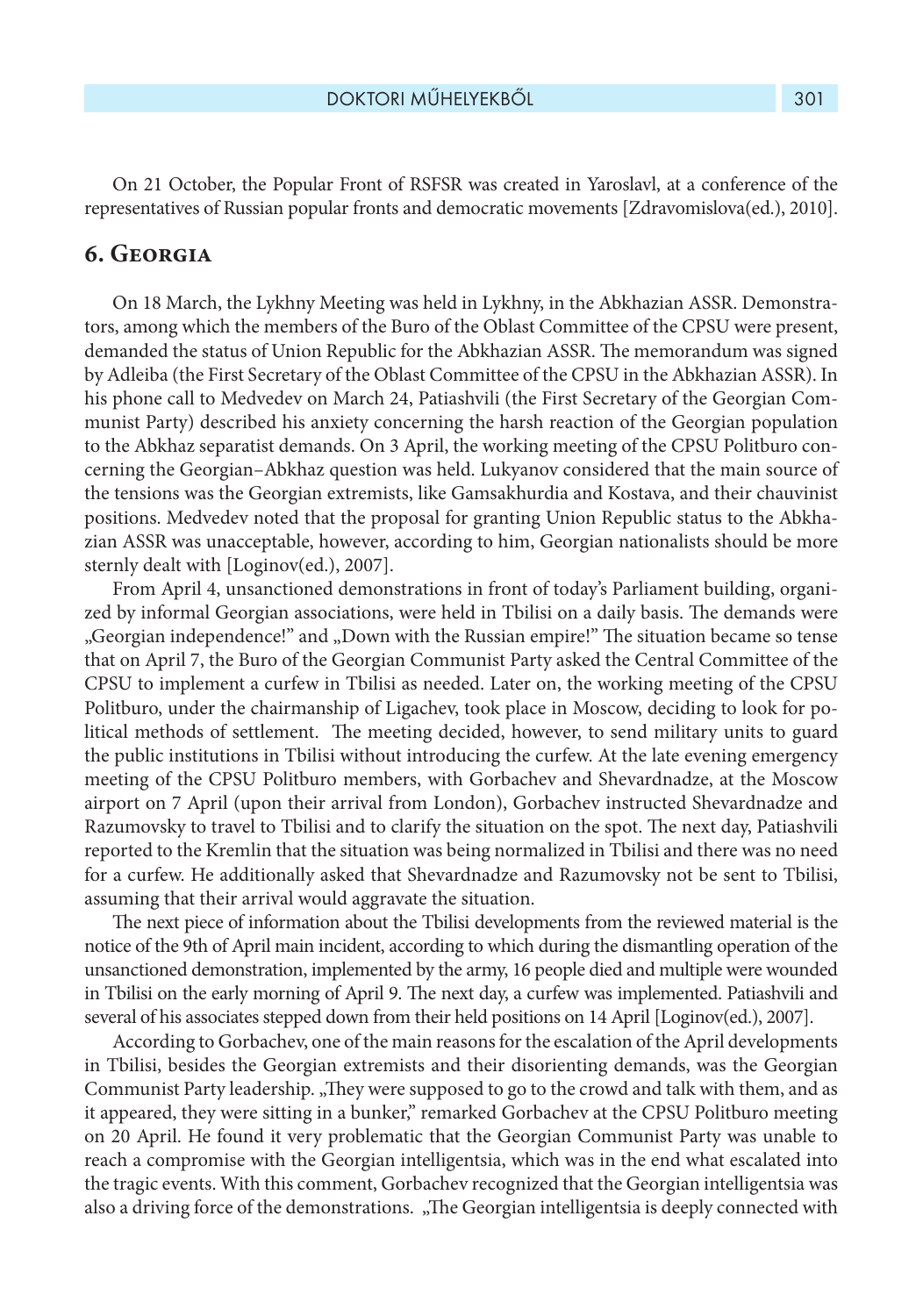the public. It is the bearer of the national symbol," he mentioned, "everything there – the theatre, cinema and music – contains very strong national elements" [Loginov(ed.), 2007: 64].

Another part of the story includes the complaints from Politburo members, including Gorbachev, for not having correct and timely information concerning the tragic developments in Tbilisi and the events preceding it. "Perhaps it would have been a good idea if we had sent someone from the KGB there for the correct information," said Gorbachev at the CPSU Politburo meeting on 20 April [Loginov(ed.), 2007: 64]. At the same meeting, Ryzhkov complained that due to miscoordination, none of the Politburo members had information concerning the Tbilisi developments. "The army intervenes and the General Secretary finds out about it only the next day. Wherever you look, all the business is done without the Politburo's knowing," commented Ryzhkov. The minutes of the meeting finish with a réplique from Gorbachev to Yazov (The Soviet Minister of Defence), "Dimirtyi Timofeevich, from now on, the army should not take part in these kinds of affairs without the Politburo's permission" [Loginov(ed.), 2007: 65].

On 29 June, the Georgian Popular Front was created [Loginov(ed.), 2007]. Two weeks later, clashes between Georgians and Abkhazians took place in Sokhumi, leaving 12 people dead. On 25 August, the First Congress of the Mountain Peoples of the Caucasus was held in Sokhumi and the Confederation of Mountain Peoples of the Caucasus was established. On 19 November, the Georgian Supreme Soviet adopted an amendment of the constitution, according to which the right of "veto" on the Union laws and the right to freely secede from the Soviet Union was confirmed. The amendment also declared all natural resources on the republic's territory to be the property of Georgia. Since 23 November, clashes between Georgians and Ossetians have proliferated [Zdravomislova(ed.), 2010].

#### **7. Azerbaijan and Armenia**

On 12 January, the Presidium of the Supreme Soviet of the Soviet Union introduced a special form of governance of the Nagorno-Karabakh Autonomous Oblast (Azerbaijan SSR), granting the Kremlin the exclusive right to control the region [Loginov(ed.), 2007]. The special form of governance was present until as late as 28 November of the same year [Zdravomislova(ed.), 2010]. By early May, the situation had become tense in the region – part of the Armenian population expressed mistrust in the special form of governance, demanding the restoration of the local government and the de-facto abolition of Baku's official control on the autonomous oblast [Loginov(ed.), 2007]. On 3 May, a campaign of strikes started in Nagorno-Karabakh and Armenia. By the end of the month, Armenia declared state sovereignty (May 28, 1989). On the next day, the Supreme Soviet of the Armenian SSR adopted the resolution, declaring 28 May 1918 the day of the re-establishment of Armenian statehood [Zdravomislova(ed.), 2010]. 27 June is marked with a demonstration of several-thousand people in Yerevan, demanding that the Congress of People's Deputies of the Soviet Union recognize the right of Nagorno-Karabakh for self-determination [Loginov(ed.), 2007].

Azerbaijan started a blockade of Nagorko-Karabakh in August, which lasted until 25 September of the same year [Zdravomislova(ed.), 2010]. As was stated by Z. Balyan (People's Deputy of the Soviet Union), B. Oliynyk (People's Deputy of the Soviet Union) noted on August 3 the threat of civil war in Nagorno-Karabakh [Belyaev(ed.),(16) 2010]. On 23 September, the Supreme Soviet of Azerbaijan adopted the law on the sovereignty of the Republic [Zdravomislova(ed.), 2010].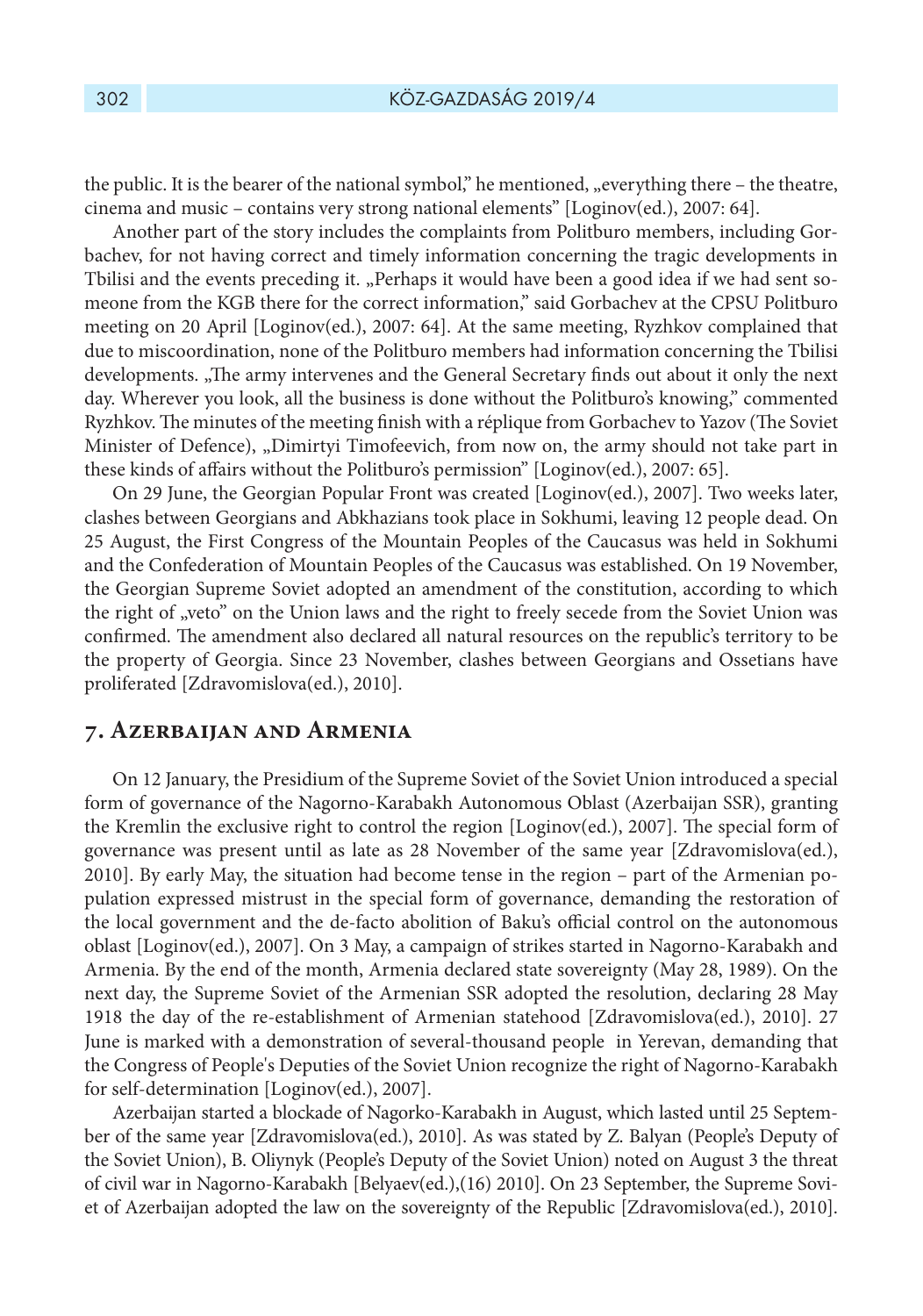What we can trace from the stenogram of the Second Session of the Supreme Soviet of the Soviet Union (September 25, 1989) is that Azerbaijan was keeping Armenia under blockade as well. "We are delivering products to Armenia from only one route (Sadakhlo route [through Georgia]), instead of the total three, which is good enough to supply only 1/3 of the whole Armenian population," commented L. Voronin (the First Deputy Chairman of the Council of Ministers of the Soviet Union) (October 3, 1989). According to him, a special airlift to Armenia was organized for product deliveries. We can understand from a report by N. Konarev (The Soviet Minister of Railways), that the population of Azerbaijan was blocking the railroads to Armenia. "People just need a couple of hours to block the railroad," he commented, "women and children lay on the railways" [Belyaev(ed.),(16) 2010: 497]. Concerning this situation, M. Lauristin (Estonian People's Deputy of the Soviet Union) demanded the qualification of the railway blockades as an act of terrorism. The Supreme Soviet eventually decided (October 3, 1989), to instruct the Interior Ministry, the Defense Ministry, and the Ministry of Railways to restore the functioning of the railways [Belyaev(ed.),(16) 2010]. Nevertheless, the blockade was resumed in early December. As was noted by S. Ambartsumian (the People's Deputy of the Soviet Union) on 12 December 1989, the railways and highways directed to Armenia had been blocked from December 4 to December 11 [Belyaev(ed.),(17) 2010].

On 28 November, the Supreme Soviet of the Soviet Union ended the special governing regime of Nagorno-Karabakh and returned governing authority to the Oblast Soviet of the region. On 1 December, the Armenian Supreme Soviet reacted with the adoption of a resolution designating Nagorno-Karabakh as part of Armenia. In response, on 7 December, the Supreme Soviet of Azerbaijan declared the December 1 resolution of the Armenian Supreme Soviet to be an infringement on Azerbaijan's territorial integrity. On 31 December, insurgency broke out in the Nakhichevan ASSR of Azerbaijan and hundreds of kilometres of the Soviet–Iranian border was destroyed [Zdravomislova(ed.), 2010] – according to the Radio Free Europe, Soviet Azerbaijanis rioted along the Iranian border, destroyed checkpoints, by crossing into Iranian provinces with Azeri majorities [Radio Free Europe, 2009]. Interestingly, the Nakhichevan ASSR was the first territorial entity to declare independence in the Soviet Union (on 19 January 1990) [Loginov(ed.), 2007].

# **8. Uzbekistan**

On 23-24 May, insurgency on the basis of nationality broke out in the Fergana region of Uzbekistan [Loginov(ed.), 2007]. There were clashes between the Uzbek and the Meskhetian Turk youth. On 3 June, the situation was further aggravated by the local Uzbek population, demanding that the Meskhetian Turk citizens leave the country. The Meskhetian Turk minority had arrived on the territory of Uzbekistan as a result of the Stalinist purges of the 1940s. They had been deported from the territory of the Georgian SSR, accused of taking the enemy side during the war. As a result of the Fergana pogrom, according to information from the Communist Party of Uzbekistan, 100 people died, more than 1000 were wounded, 757 houses were burned down, and 27 public buildings and 275 automobiles were destroyed. On 4 June, the Supreme Soviet of Uzbekistan implemented a curfew in the region. As a result, sub-divisions of the internal army of the Soviet Interior Ministry emerged in the region. As was mentioned by Gorbachev at the Congress of People's Deputees (June 7, 1989), law enforcement representatives were using firearms to re-establish control. On 13 to 15 June, Ryzhkov and Chebrikov visited the republic.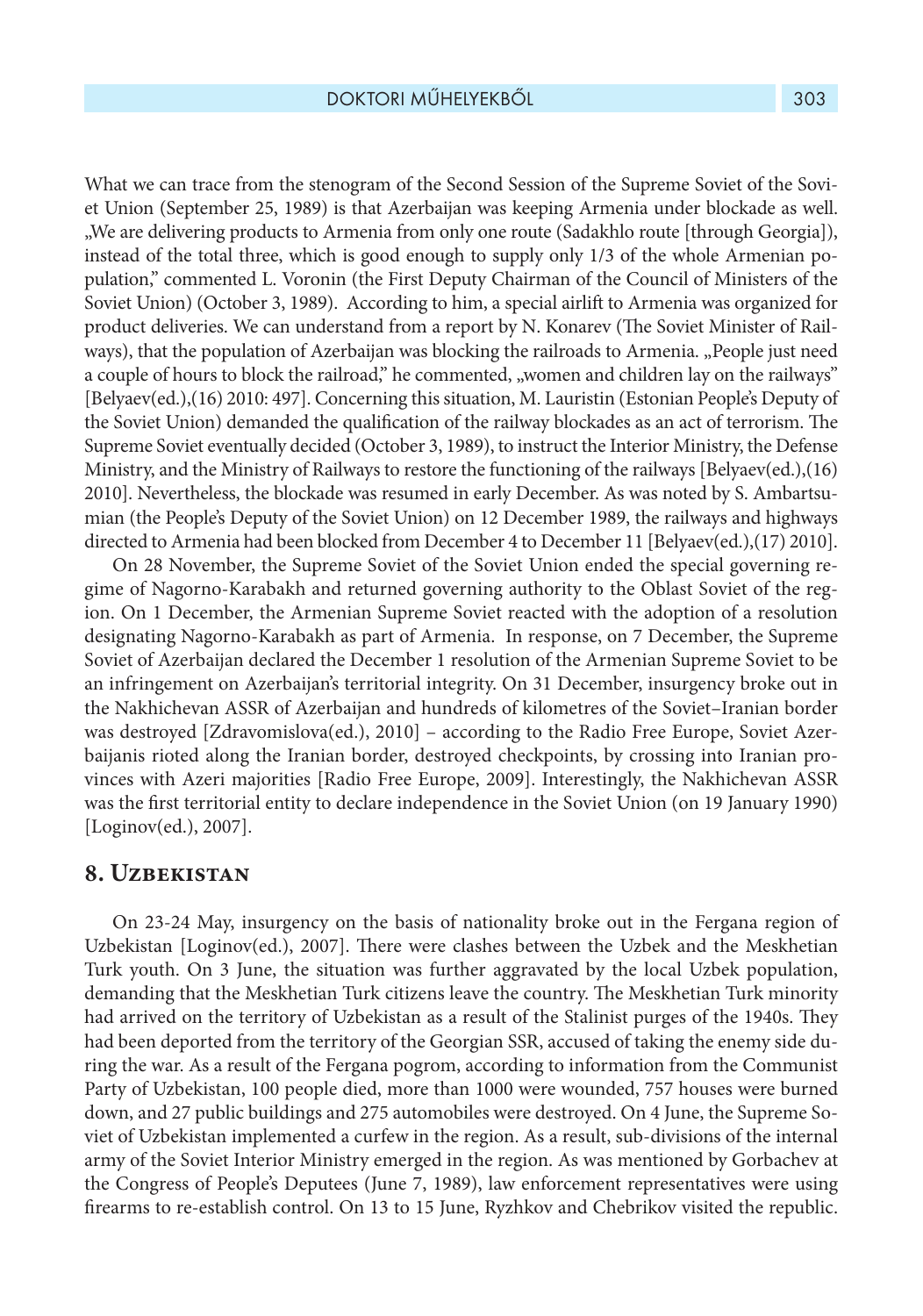On 15 June, Ryzhkov delivered a speech at the party meeting in Tashkent, offering temporary residence to the Meskhetian Turks of the Fergana region in the RSFSR [Belyaev(ed.),(16) 2010: 497]. On 26 June, the resolution of the Supreme Soviet of the Soviet Union followed, confirming the implementation of Ryzhkov's promises [Loginov(ed.), 2007]. We should note that in parallel to these events, a public demonstration was organized in the Meskheti region of the Georgian SSR, where people demanded that the Meskhetian Turks not be sent back to Georgia.

## **9. Kazakhstan**

On 16 June, clashes between the youth of Kazakh and North Caucasian origins (mainly Ingush and Chechen) took place on the dance floor in the city of Novi Uzen (Guryevsk Oblast, Kazakstan SSR). The situation became so critical that on 19 June, a curfew was implemented in the city. A considerable role in the normalization of the situation was played by an initiative group composed of citizens with North Caucasian origins who had initiated the formation of a bilateral committee, together with Kazakhs, in order to work on a resolution of this issue. The committee eventually concluded that the main reasons for the youth clashes in Novi Uzen were not as much their national or ethnic differences, but unfair economic conditions and unemployment. A special governmental commission was also formed in the Kazakstan SSR concerning this issue. At the meeting with the intelligentsia in Almaty in June, Nazarbayev severely criticized the local authorities of the Novi Uzen city and on 24 June, several of them were dismissed from their jobs. As was noted by Medvedev, Nazarbayev apologised to Ingush and Chechen people at the CPSU Plenum on 19-20 September 1989 [Belyaev(ed.),(16) 2010].

#### **Conclusion**

After reviewing and discussing multiple selected passages from Soviet archival documents concerning nationality politics and the political crisis in the Soviet Union, we can see that the processes of the union's demise seemed irreversible in 1989. This was due to the policy of Glasnost that allowed the long-repressed public to express their discontent freely. Gorbachev obviously got it right, that the systemic reformation of the Soviet Union was vitally important, and he was likely expecting some serious turbulence in society as well, but still, as we see it, he underestimated the damaging effect of unleashing of the freedom of the expression power.

Why do modern authoritarian regimes take very seriously the need to gain control of mass media? Could it be that they learned a nice lesson from Glasnost politics? We cannot generalize, but as far as the modern Russian Federation and some post-Soviet states are concerned, who apart from the autoritarianism have a poor welfare system, we can see that control of the mass media, and of the freedom of expression in general, is the existential matter there for the political elites – people given the freedom of expression are more likely to convey their discontent, and if the local media is given the freedom to report on the issue, then there is a big chance that the legitimacy of the political elite will come under question.

What kinds of processes might take place in modern Russia, under the conditions of the application of the Gorbachevist democratization policies, considering the fact that three decades ago, several autonomous entities (like Tatarstan, Bashkortostan, and Yakutia) were demanding separation? Could we claim that, since then, the level of political sovereignty and the social and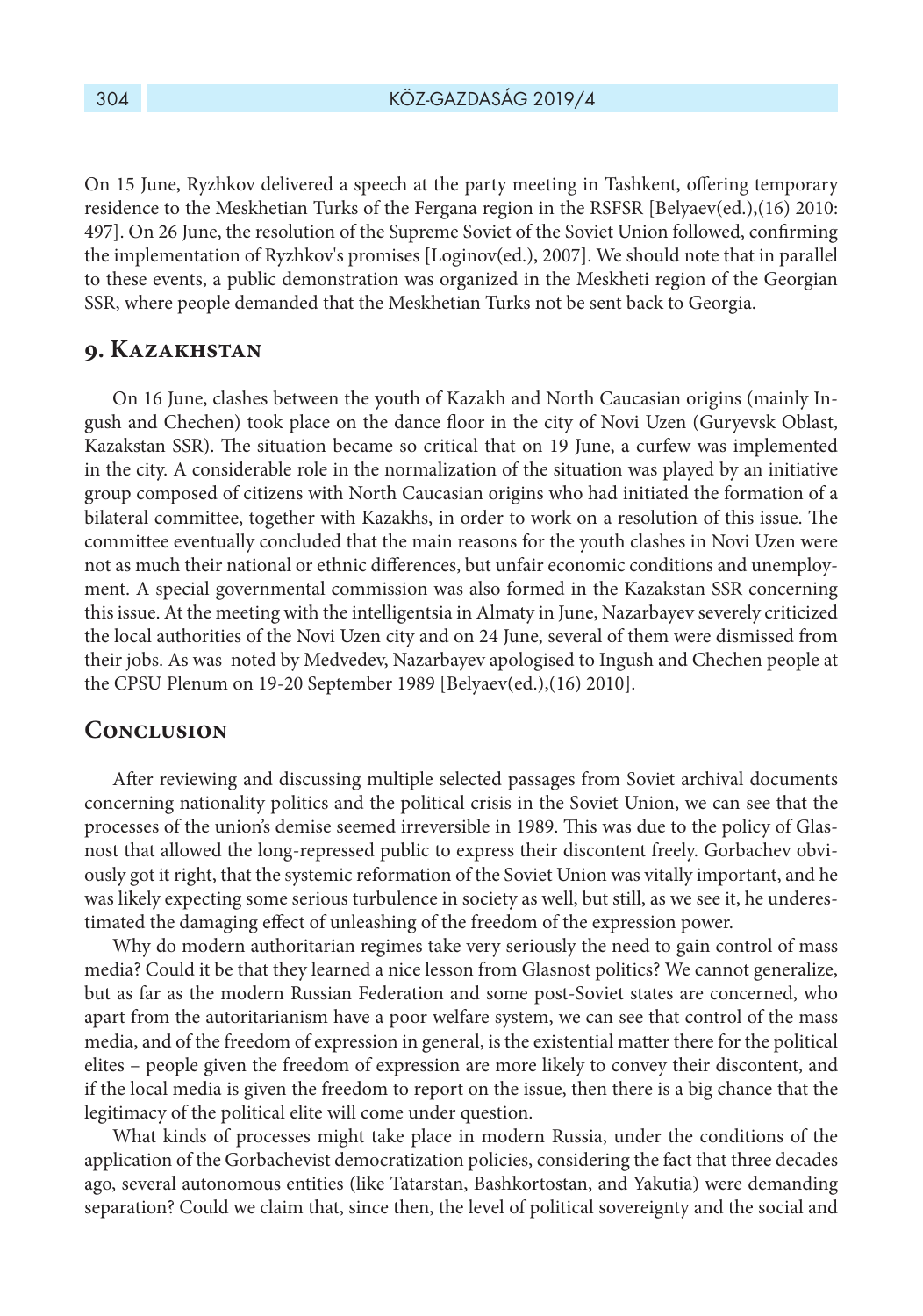economic conditions in these regions have increased so significantly that if given of freedom of choice, they would not demand separation from Moscow? This is not clear, but what we can clearly see is that the basis for a separatist explosion is there, and the general trend of disintegration in the post-Soviet region makes the chances of this kind of explosion more probable.

Another important observation from the reviewed material concerns Ukraine. As we have seen it, the patterns of today's crisis in Ukraine were already developing at the end of the 1980s. The demographic interconnectedness of the people with Russian and Ukrainian origins appeared to cause a major problem for the territorial integrity of an independent Ukraine. The demands for separation in Donbass and Kharkov started back in 1989 on the basis of the language reform. As far as the case of Crimea is concerned, as was shown, the leadership in the Kremlin had considered the return of the territory to Russia a logical and politically and historically fair decision, as early as in July of 1987. The circumstances, though, which hampered the execution of this scenario, included the risk of exacerbating public discontent and potentially cracking the Slavic core of the "socialist empire." However, once these circumstances disappeared or lost their significance, Moscow changed its politics.

# **References**

- BBC (2019): *Lithuania convicts Russians of war crimes under Soviet rule.* https://www.bbc.com/ news/world-europe-47725239. Accessed: 2019. 04. 12
- Békés, C. (2010): "East Central Europe, 1953-1956" in: Leffler, M.P and Westad O.A. (eds.): The Cambridge History of the Cold War. Cambridge University Press, Cambridge
- Горбачев М.С. (2008): *Собрание сочинений. Том 7. Май октябрь 1987.* Весь Мир, Москва [Gorbachev M. S. (2008): *Collected works. Vol. 7. May – October 1987.* Ves Mir, Moscow]
- Горбачев М.С. (2009): *Собрание сочинений. Том 10. Март май 1988.* Весь Мир, Москва [Gorbachev M. S. (2009): *Collected works. Vol. 10. March – May 1988.* Ves Mir, Moscow]
- Горбачев М.С. (2009): *Собрание сочинений. Том 13. Декабрь 1988 март 1989.* Весь Мир, Москва [Gorbachev M. S. (2009): *Collected works. Vol. 13. December 1988* – March 1989. Ves Mir, Moscow]
- Горбачев М.С. (2010): *Собрание сочинений. Том 14. Апрель июнь 1989.* Весь Мир, Москва [Gorbachev M. S. (2010): *Collected works. Vol. 14. April – June 1989.* Ves Mir, Moscow]
- Горбачев М.С. (2010): *Собрание сочинений. Том 15. Апрель июнь 1989.* Весь Мир, Москва [Gorbachev M. S. (2010): *Collected works. Vol. 15. April – June 1989.* Ves Mir, Moscow]
- Горбачев М.С. (2010): *Собрание сочинений. Том 16. Сентябрь–ноябрь 1989.* Весь Мир, Москва [Gorbachev M. S. (2010): *Collected works. Vol. 16. September – November 1989.* Ves Mir, Moscow]
- Горбачев М.С. (2010): *Собрание сочинений. Том 17. Ноябрь–декабрь 1989.* Весь Мир, Москва [Gorbachev M. S. (2010): *Collected works. Vol. 17. November– December 1989*. Ves Mir, Moscow]
- Горбачев М.С. (2010): *Собрание сочинений. Том 18. Декабрь 1989 март 1990, стр. 192*. Весь Мир, Москва [Gorbachev M. S. (2010): *Collected works. Vol. 18. December 1989– March 1990.* Ves Mir, Moscow]
- Логинов В.Т. (ред.) (2007): *Союз можно было сохранить. Белая книга: документы и факты о политике М.С. Горбачева по реформированию и сохранению многонационального*